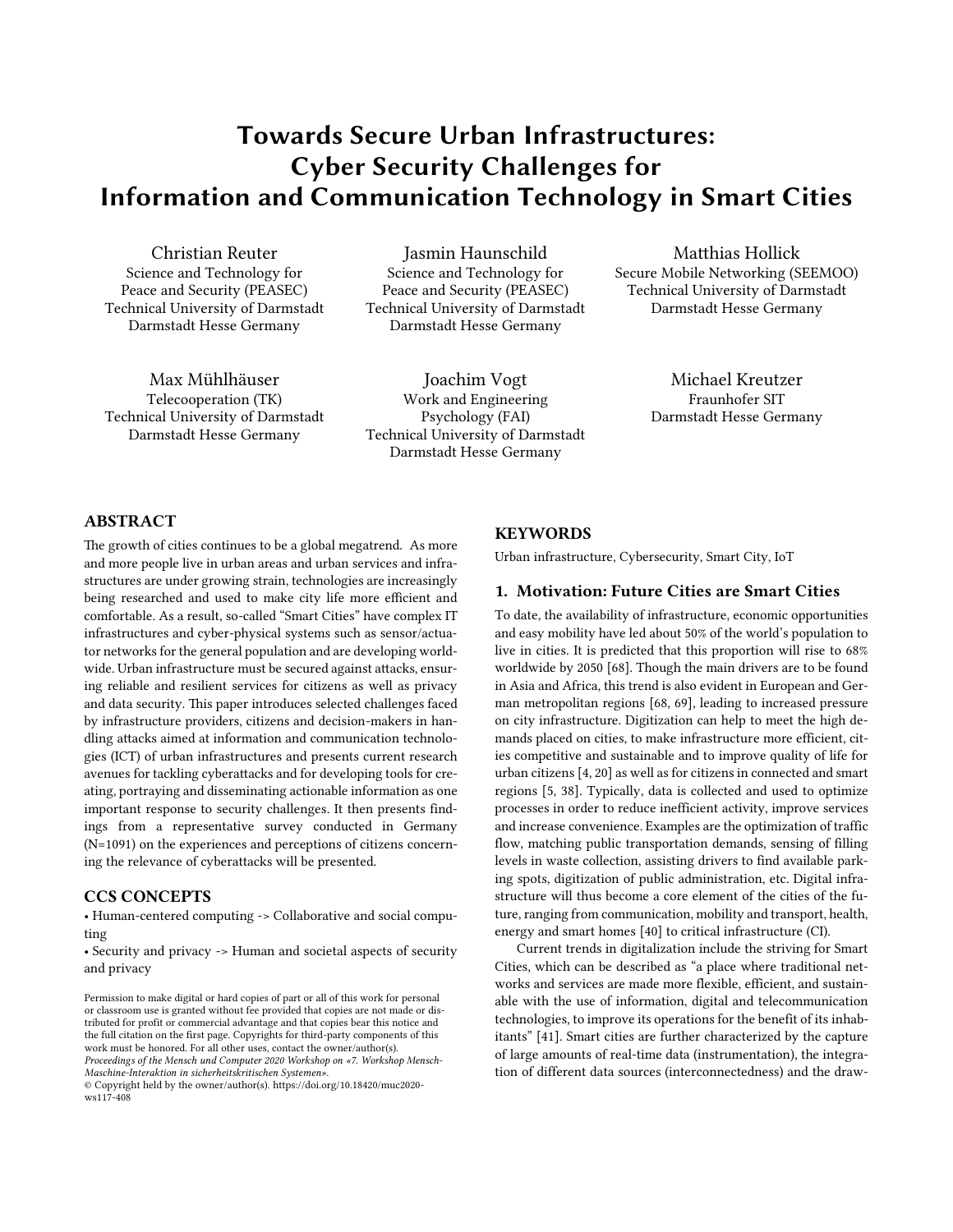ing of conclusions from the data (intelligence) [16]. Other definitions encompass social, economic and environmental characteristics, including equitable access to improvements, social capital, high-tech and creative industries or environmental sustainability [9].

In technical terms, this vision means that vast amounts of data are captured, processed, communicated and stored across different systems and devices on different city levels, from households and buildings to city infrastructures, often without human intermediaries (Machine to Machine) and through the internet (incl. Internet of Things (IoT)). These trends depict a city that is both efficient and worth living in, although concerns regarding privacy are also very visible.

However, due to the interconnectedness of devices through ICT, urban infrastructures also constitute a vast attack surface for cyberattacks, that can cascade from one system to another, escalating negative effects. Vulnerabilities affect both private and household devices as well as urban infrastructures [28, 71]. Studies have shown that traffic signalling systems, for example, can be easily manipulated by disruption attacks and ransomware which in turn affects safety on public roads [46]. While much research is directed towards security devices and various infrastructures [63], aiming for robustness, persistence and dependability as well as self-adaptation in response to shocks [20], the current Covid-19 pandemic has again shown that not all challenges can be foreseen or technically solved. In dynamic situations of insecurity, such as when faced with a cyberattack, surveillance of the situation as it unfolds and informed decision making are crucial.

In this paper, we analyse the particular challenges of smart urban infrastructures, looking at the attack surface and cyberphysical interdependencies (Section 2). Giving on overview of current tools for providing actionable information and enhancing the understandability of security challenges (Section 3), we present selected preliminary findings from a representative survey of the German population about citizens' perceptions of infrastructure failures and targets of cyberattacks (Section 4). We end by discussing the implications for future research on actionable information to counter attacks against smart urban infrastructures (Section 5).

# **2. Challenges for Secure Urban Infrastructures: Attack Surfaces and Cyber-Physical Interdependencies**

Despite the development of improved early warning systems [53], the safety challenges to infrastructures, e.g. by storms, earthquakes or tsunamis, remain vulnerabilities for both rural and urban areas. Examples from countries like Indonesia demonstrate that some regions or countries are particularly disaster-prone [64]. To increase preparedness and limit harm, early warning systems are essential–not only with regard to natural disasters but also with regard to cyberattacks. In times of hybrid wars involving not only states but also private actors[50], more and more countries are preparing for such attacks and are therefore systematically working on their own national cyberattack early warning systems [50, 60]. However, cyberattacks differ markedly: in contrast to natural events, they are performed by humans reacting to incentive structures, with the aim of financial or political gain. In addition, they are often caused by weak security implementation, human error or unmaintained systems [48]. Indeed, the existence of cyberattack types is often well-known, but security is not implemented for various reasons [18]. The potential of early warning measures is therefore limited for many types of attacks.

At the same time, infrastructures in interconnected cities are becoming ever more attractive targets for cyberattacks: The global growth of urban centres [68] puts strains on cities, which must provide housing, transportation, healthcare etc. for a growing number of people. In these contexts, the use of IoT devices promises to alleviate the burden on cities through data-based efficiency gains, e.g. in traffic optimization [4]. In the context of large-scale IoT use, particular challenges are posed by the interconnectedness of devices and cyber-physical interdependencies.

The various devices used and their interconnections lead to the presence of a large attack surface with many technical vulnerabilities and the possibility of attacking the "weakest link" in the chain of connected devices [6, 29, 66]. Furthermore, there are numerous cyber-physical interdependencies both between infrastructures and between end users and infrastructures. This means that physical technologies enable cyber infrastructure, while at the same time cyber infrastructure enables physical infrastructures.

These factors make digital cities particularly vulnerable to attacks [37]. Securing the IT systems of smart cities against attacks is a central and complex concern, on the one hand because it affects the many citizens, but on the other hand also because of the centrality of metropolitan areas for regional administration and economy. An attack on a city can therefore have grave impacts on the city and beyond [26], shaking the trust of urban citizens and potentially also politics and the economy. In particular, critical infrastructures, which are central to the running of the smart city as a whole can be affected. At the same time, both important and digitalized cities are particularly attractive targets [12, 62].

Attacks can aim to manipulate gateways between the Data Acquisition Layer and the Connectivity Layer, firewalls can be overcome where data is transmitted to the Data Management Layer, or they can overcome access controls at the Data Application Layer [36]. Attacks can jeopardize the availability of services (availability attack), data and information privacy (confidentiality attack) and the integrity of systems (integrity attack) [37]. Cyberattacks can exploit several vulnerabilities: weak software security and data encryption; use of insecure legacy systems and poor maintenance; human error and deliberate malfeasance; interdependencies and large and complex attack surfaces; and cascade effects [28, 54], which are disruptions of one system that are transmitted to other systems and may also escalated as they disrupt more systems [54]. Important research efforts are enhancing encryption, integrating old and new systems and incorporating humans through usable security. However, despite this important work, on the one hand, security can never be fully attained, nor can the failure of important IT functions be tolerated. Especially in highly digital urban infrastructures, attack surfaces are large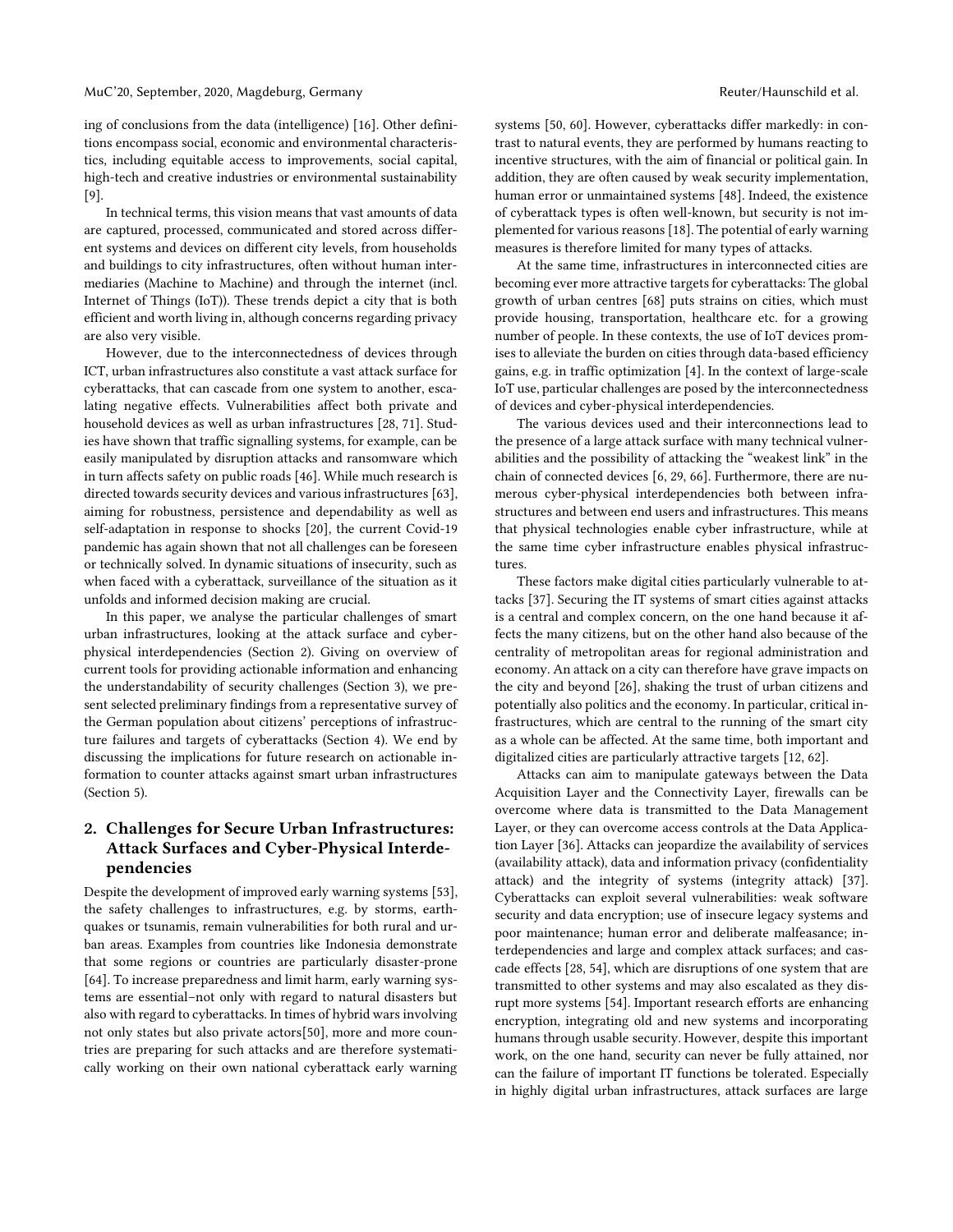and cascading effects prevalent. Therefore, further research is needed, focusing on urban vulnerabilities and ways of reacting in case of cyberattacks.

To make infrastructures resilient, consideration needs to be given to how citizens, as end-users, interact with the technologies [49] and how infrastructure providers and city stakeholders can contribute to infrastructure security. Thus, aspects of safety–referring to the error-free functioning of a system, which might be impaired by natural events or human maloperation–must be considered [57], as well as critical infrastructure reliability and resilience. It is therefore important to build systems that have inbuild redundancies to ensure that attacks' harm is limited and can be repaired efficiently to achieve overall resilience [55]. In order to achieve adequate responses to security attacks, agencies responsible for providing security have to be enabled to correctly assess and react to security threats.

# **3. Tools for Understandable Attacks and Communication of Actionable Information**

Due to the importance of providing essential goods and services and due to the increasing number of cyberattacks on critical infrastructures, there are already numerous empirical and scientific projects addressing a wide variety of issues such as security, geopolitics and economics. In order to gain insight into the existing challenges, a wide range of stakeholders such as engineers, government agencies and scientists have studied risk relationships and cascading effects, relying on simulations in order to gain insights on how infrastructure systems might respond to specific scenarios and how they possibly cascade into another. In this section, research approaches to counter cyberattacks are presented, as well as tools to make reactions to such events understandable and action-oriented. While it is not possible to present all current research approaches and tools developed, we give an overview of current research directions and tools developed for practitioners.

Experiences in recent years have shown that energy supply in particular is critical for the maintenance of other infrastructures. For this reason, projects such as the EU-funded project "Smart Grid Protection Against Cyber Attacks SPARKS", are aimed at risk assessment and ensuring cybersecurity and resilience of smart grids [67]. Another avenue, exemplified by the *European Control System Security Incident Analysis Network* (ECOSSIAN), carried out under the *European Program for Critical Infrastructure Protection* (EPCIP), develops preventive risk management tools such as early warning and anomaly detection. Other research focuses on stress testing, such as the project "InfraStress", funded by the European Union´s Horizon 2020 research and innovation program, which aims to improve resilience of sensitive industry facilities and infrastructure exposed to cyber-physical risks through a testbed. Methods are currently being developed by a consortium of 27 partners from 11 countries. Based on the results, a culture of participatory security will be created and new insights will be trained in free, open online courses in order to involve stakeholders such as workers, public authorities, companies and civil society [22]. Further aspects of training and exchange of technical experience on critical infrastructure can be found in the report "ERNCIP training for professionals in critical infrastructure protection: from risk management to resilience" from the European Commission (2017) [34]. In addition, some companies, that are potential targets of cyberattacks, offer a certain amount of training on the security awareness of their employees in times of growing number of attacks and intrusions. Those trainings can take the form of "web-based classrooms, teleconferencing, instructor led training, thematic cybersecurity events, newsletters and awards/incentives programs" [2]. However, it appears that many trainings are limited to very basic information, which indicates that there is still a great need for training in order to better protect companies against cyberattacks.

Other projects focus on cascade effects: One example is "Risk Relationship and Cascade Effects in Critical Infrastructures" (2015) with focus on the 2011 Japanese triple disaster (earthquake, tsunami and nuclear accident). Together with the *United Nations Office for Disaster Risk Reduction* (UNDRR) different (inter)national actors identified five priority areas concerning disaster risk reduction. In order to gain a better understanding of the key factors, the participating actors identified linkages across key CI sectors and how they relate to each other. To capture and visualize existing relationships, a causal loop diagram and a disaster timeline were created. Afterwards, they examined how such dependencies triggered cascading effects in the context of an actual incident. During the process it became clear that some factors were influencing essential sectors such as telecommunications, banking and transportation and that they have a far-reaching impact on societies. As some interactions have significant implications e.g. on a specific population group (vulnerable people) it is important to keep that in mind during the analysis. By mapping possible cascades, aspects can be identified that will enable people to anticipate what can be done in case of further attacks or disasters. This pre-disaster public awareness will help to decrease damages [39].

With regard to natural events, the concept of resilience also plays an important role. The study "critical infrastructure cascading effects: Disaster resilience assessment for floods affecting city of Cologne and Rhein-Erft-Kreis" (2020) exemplarily demonstrates the viability and limitations "of analyzing lifeline features of interest for disaster risk and emergency management" [14]. Another case study regarding urban flooding in "Torbay", England, seeks to support coastal communities facing upcoming incidents by using proposed methodology from the EU CIRCLE, a pan-European framework for strengthening CI resilience to climate change. Methodological approaches based on various (non-) technical indicators, help to target specific needs [15]. In sum, those studies underline the importance of analysing local risks and resilience characteristics by making cascade effects and CI unambiguous. Local examples may not only help regional actors to allocate their resources better, but also to connect researchers and key decision makers worldwide by exchanging their assessments and findings, doing comparative analyses [52]. Even though there have been and still are several projects on critical infrastructure, further research projects that in particular focus on ICT as the web spanning private households and all urban infrastructures are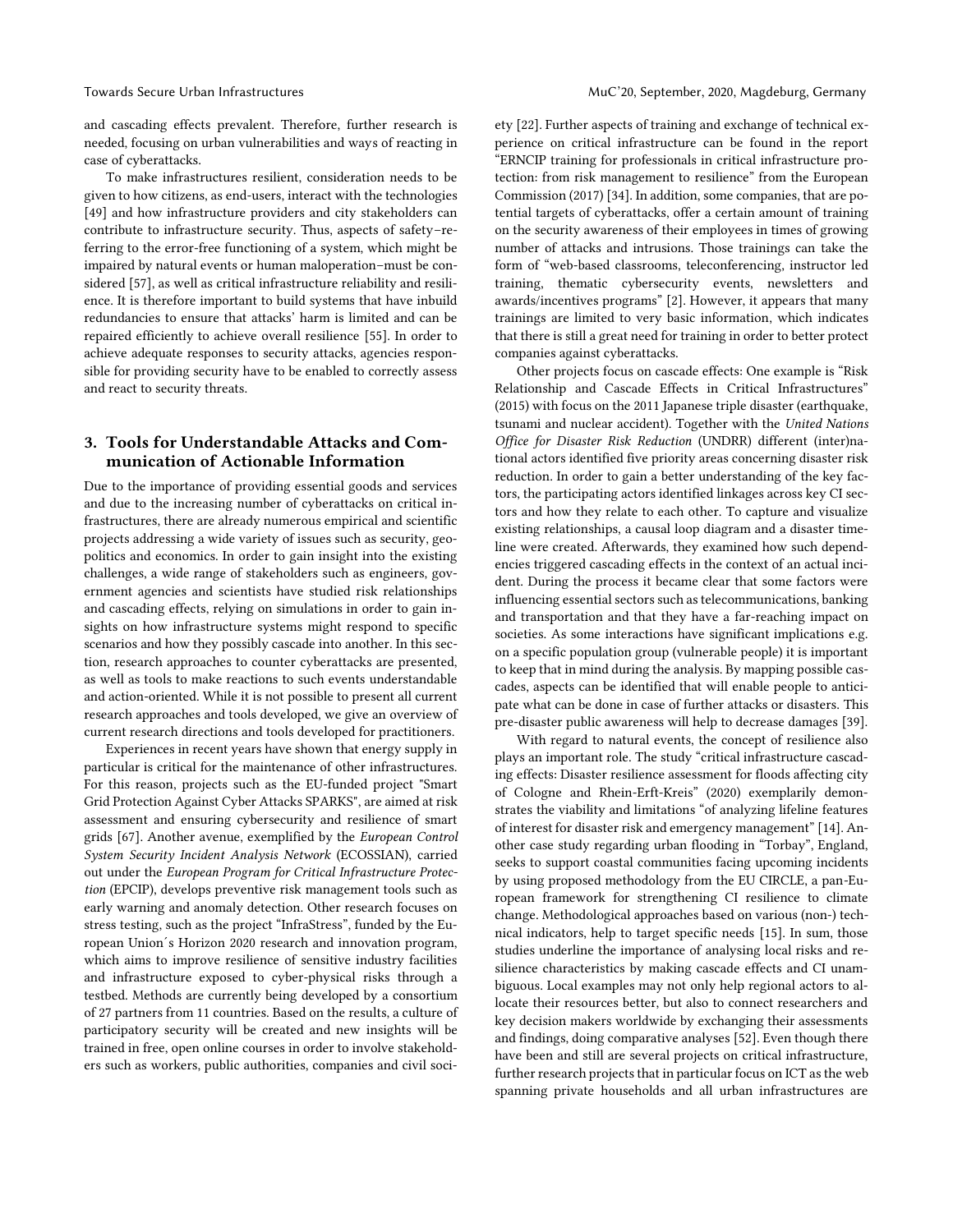necessary to understand and communicate the potential security risks.

# **4. Preliminary Findings: Citizens' Underestimating their Role as Targets**

Although previous studies have studied e.g. citizens' perceptions during infrastructure breakdowns [23], a distinction between different reasons was not part of that study. In order to assess the relevance of cyber incidents in comparison to other challenges for citizens, we conducted a survey of the German population (N=1091) that was representative regarding age, gender and formal education, asking about experiences with cyberattacks, as well as about their judgements concerning the likelihood of different types of attacks on different targets.

Our aim was to investigate whether a focus on cybersecurity is in line with citizens' perceptions of the threats urban infrastructures are facing or whether they perceived other factors as more relevant to the continuity of infrastructure. In order to gain a deeper understanding of their reasoning, we wanted to know how these perceptions regarding Germany would differ in comparison to other countries. We chose India as an example of an IT-innovative and growing BRICS country, but low-income country of the Global South. As a second case, we chose the United States of America (US) as another high-income country that is culturally and geographically different from most European countries but politically and economically powerful.

We therefore asked about the perceived problems each in Germany, the US and India as viewed by Germans: "What do you consider to be the probable reasons for an infrastructure failure in [Germany/the US/India]? Please sort by descending probability, starting with the most probable reason." (Figure 1). The results reveal that Germans consider cybercrime, cyberattacks from abroad as well as technical failures as the most likely reasons for infrastructure disruptions in Germany, followed by human failures and natural disasters. This differs from the expectations towards failures in the US, which are deemed to be more likely to be caused by cyber and physical attacks from abroad, while technical and human failures are less expected. Expectations about the likely causes of failures again vary markedly regarding India: Here, Germans assume that damages due to natural disasters occur, while cyberattacks and cybercrime are deemed less critical. Interestingly, civil war is also seen as a markedly more probable cause of failure, while politically motivated terrorism is deemed less likely than in Germany.

While these findings are also interesting regarding an international comparison of actual causes of failures, is it evident that regarding Germany the focus on cyber incidents and security challenges is in line with the perceived urgency of these challenges among the German population, although safety challenges are also considered important.

In addition to ease of use, convenience and affordance, cybersecurity and data protection are keys to society's acceptance of urban infrastructure solutions [30, 31], e.g. as demonstrated by the resistance against smart meters due to privacy concerns [19]. If systems are hacked or data from citizens are "lost", citizens' support for the digitalization efforts suffers. At the political level, adequate consideration of cybersecurity and data protection issues are services of public interest and ensuring that they are provided is a prerequisite for reducing risk-related reputational damage.

This is particularly challenging, as it has been shown that citizens are not always well informed about how to behave online. Even those knowledgeable about IT security behaviour do not always put that knowledge into practice [18]. A similar paradox is found regarding privacy [1, 47].



**ure as viewed by Germans (Percentage of respondents ranking reason as rank 1, 2 or 3.)**

We also wanted to know more about German citizens' experiences and whether their experiences as victims influence their judgement of what constitute attractive targets for cyberattacks. We therefore asked citizens whether they had any personal experience with a list of widespread cyberattacks, which we phrased in the question in laypersons' terms (Figure 2). Almost two thirds had received phishing emails, around one third had downloaded a virus, and one fifth had had an account hacked. 20 % had experience with cyberattacks affecting their work. Overall, only 15 % had not experienced any of these attacks.

When we also asked about the likelihood of a security and privacy attack on the IT of different targets in the near or distant future or ever, a paradox occurred: While this overwhelming majority of the participants reported having been victims of various cyberattacks, less than 10 % thought that they might be the victims of a cyberattack on their private home devices in the next five years, while over 40 % expected an attack on individual politicians.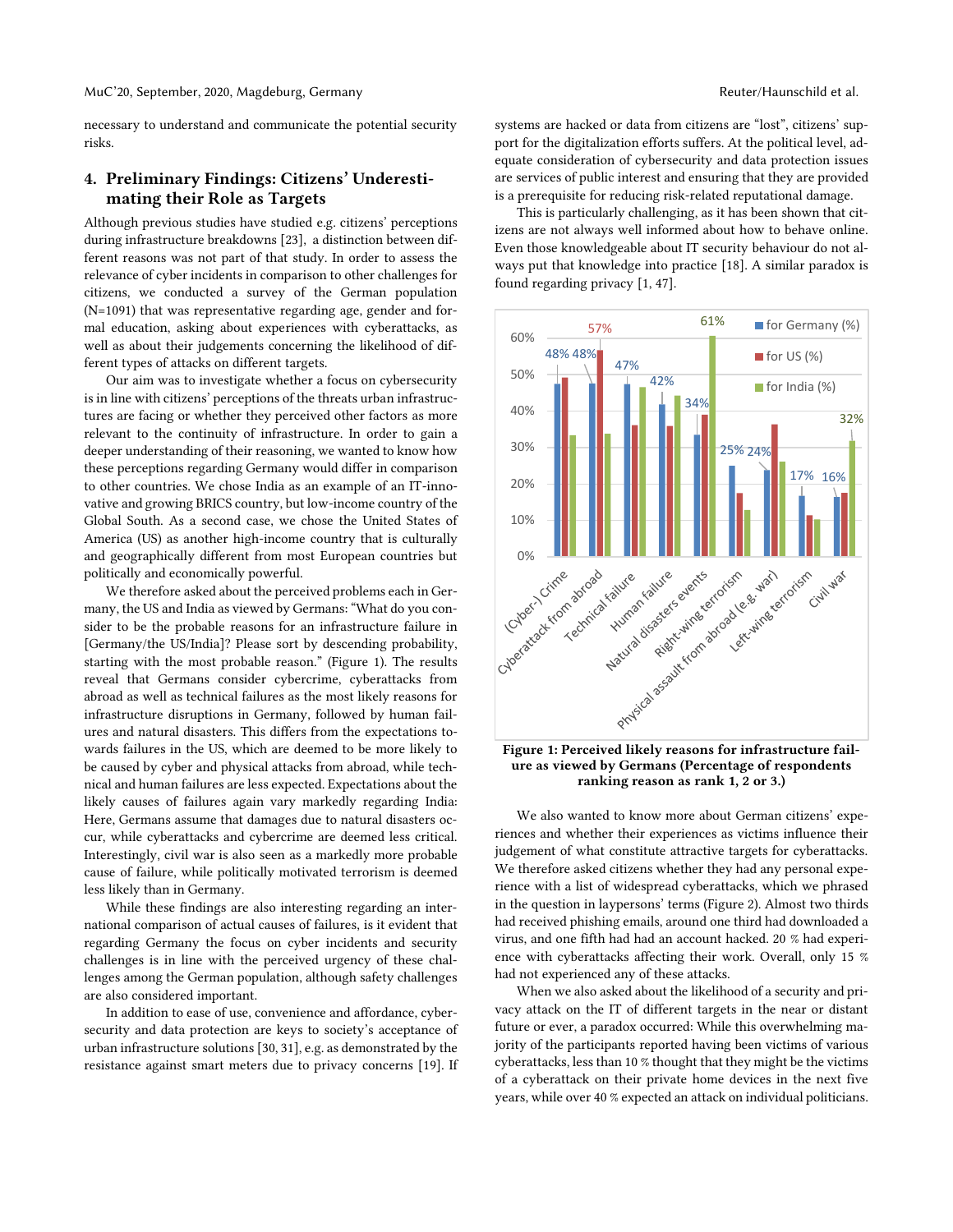Our research thus suggests that private users are easy targets for cyberattacks, because they report having been widely targeted and often successfully, while they also appear to underestimate the likelihood of being a target of future cyberattacks. Other studies also show that users rather trust that the producers ensure the privacy of their devices [70], which further reduces the likelihood that citizens will take steps to protect their devices. These findings support other research that identifies end-users as relevant actors in successful attacks [33] and has shown a lack of security awareness, such as optimistic bias [58]. This cognitive bias explains why individuals believe that they have a lower risk of experiencing a negative event compared to others. In the context of information security, this means that despite an increased vulnerability to information security breaches, awareness and commitment regarding information security threats remain low [58]. Nevertheless, user awareness plays an important role in preventing victimization [61]. This finding can be explained by the optimistic bias: The optimism about online privacy breaches is negatively related to the adoption of privacy protective behaviour [7], which makes the individual an easy target for attacks. The optimistic bias is also used to explain the privacy paradox discussed above. So far it has been shown that the experience of infringements of privacy reduces optimism about the personal risk of privacy breaches [7, 11]. However, our results indicate that the risk of others (particularly political actors) is considered high compared to the perception of one's own risk, even though the majority of participants have already experienced various cyberattacks.

We therefore support calls for a stronger focus of research on the behaviour of practitioners and private users with regard to IT security and privacy [35] and suggest that as the use of networked IoT devices increases, private users and infrastructure providers should also be viewed as being interconnected in security attacks.



**Figure 2: Personal and work-related experience with cyberattacks**

### **5. Discussion: The Connecting Element ICT**

The analysis of cities shows their attractiveness as targets of cyberattacks as well as the high likelihood of cyberattacks occurring in cities due to the number of devices available there. The drive towards smart city initiatives as well as the increasing application of sensors and smart devices stands to increase the attack surface further. The operation of smart urban infrastructure is at peril if the availability of secure information and communication systems cannot be guaranteed. To be able to collect, process, and disseminate the vast amount of data generated in both critical infrastructures as well as in other urban cyber-physical infrastructures, communication networks are of utmost importance. Hence, the secure and resilient operation of the critical infrastructure *Information and Communication* is the basis for operation of all other critical infrastructures: Energy, Finance and Insurances, Food, Government and Public Administration, Health, Media and Culture, Transport and Traffic, and Water [20, 45].

In addition, while some differentiate digital security threats either as infrastructure security, meaning the ability to deliver services reliably, or as data/information security [3], there is a significant overlap between the two, with weaknesses in the system exposing data and information and exposed data and information being exploited to interfere with infrastructure [28]. Yet, it is unclear how exactly data and information security interact with infrastructure security. Research should explore the connections between availability attacks, confidentiality attacks and integrity attacks [28]. Both data/information security and infrastructure security should be considered as elements of urban digital security, that ensure the continuous infrastructure services as well as citizens' willingness to engage with them.

Our initial findings underline the relevance of these issues to citizens. They also show that the optimistic bias makes citizens potential weak links as they underestimate their own role as attractive targets for cyberattacks. Despite widespread experiences with different cyberattacks, citizens need additional support in order to receive a realistic impression of likely targets of attacks. Without this shift, citizens are unlikely to adapt their security behaviour accordingly. While our results, based on an online survey, are biased towards people who have at least a minimal level of computer literacy. Surveys show that only 13 % of the German population do not use the internet [13] and are therefore likely not to have any personal experience with cyberattacks and cybercrime. We therefore hold that even though an online survey is not completely representative, particularly regarding internet use, it still provides a very good picture of the overall experiences of the German population.

Providing decision makers with information and tools for information processing, such as visualizations and simulations, should be a core feature in the handling of security incidents. Given the interconnected nature of systems, such information should go beyond individual infrastructures and companies and include considerations of interconnected systems. Technical tools should thus enable such a broader picture, as well as communication with other stakeholders.

Considering the complex interconnections and dependencies between urban infrastructures, understanding and gauging the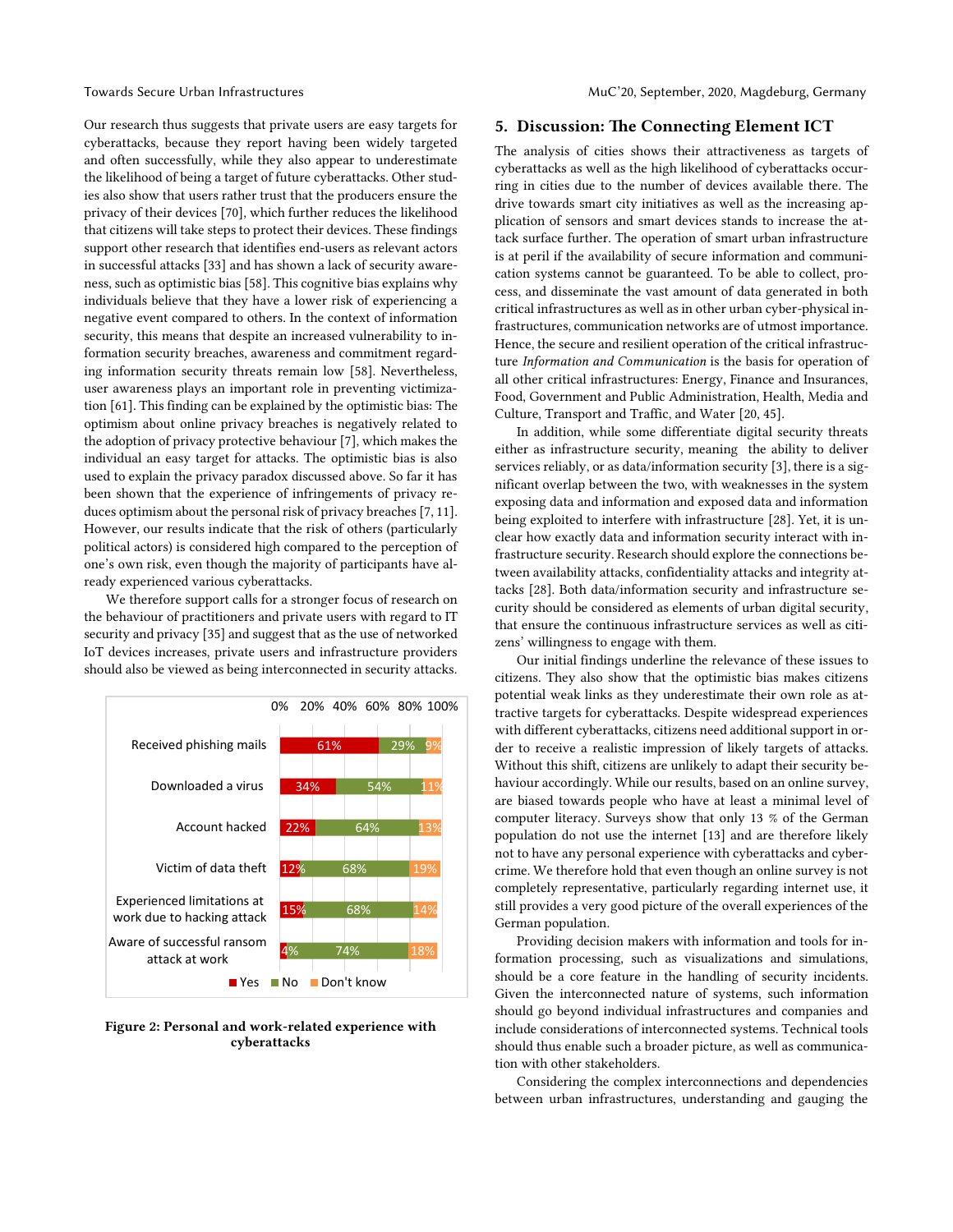#### MuC'20, September, 2020, Magdeburg, Germany Reuter/Haunschild et al.

implications of disruptions on ones' own and other systems, as well as those of end-users is central for taking adequate action.

Securing smart urban infrastructures should therefore include several aims: Firstly, to increase the reliability of ICT in such a way that providers of critical infrastructure can continue to operate without grave limitations. The second aspect should be to empower city stakeholders to understand, act, communicate and collaborate in cases of security infringements, enabling urban stakeholders to identify attacks and to take preventive and reactive measures. The technocratic view of project management of urban digitization projects "[…] typically treats the city as a coherent, rational machine, rather than a complex system full of wicked problems and competing interests" [27]. To do this complexity justice, practitioners and citizens need new tools and practices to assess, monitor and react to security threats and attacks. ICT should be considered as being at the heart of urban infrastructure security issues, not only because it is among the nine critical infrastructures identified by the Federal Office of Civil Protection and Disaster Assistance [20], but also because it spans private household, public spaces and critical infrastructures and has thus some of the greatest potentials to produce cascading effects.

While understanding of security risks and the ability to prepare for and react to attacks has increased through automated warnings and scenarios [51], information sharing [65], as well as through innovation in crisis communication [63], more research should be directed towards visualizing interconnectedness and enabling crosscutting communication in emergencies [59].

Such research should be interdisciplinary to include technical innovation, while doing justice to psychological and organizational realities. For our ATHENE mission "Secure Urban Infrastructures", we will integrate these insights by investigating the relevance of different types of security attacks for urban infrastructure providers and citizens. We will assess the barriers to understanding the implications and effects of different cyberattacks, focusing on technical, organizational, as well as psychological challenges in reacting to such attacks. Our solutions will aim to enable infrastructure providers to consider the effects on other infrastructures and citizens and to respond in a manner that includes communication between all relevant parties.

#### **ACKNOWLEDGMENTS**

This work has been funded by the German Federal Ministry of Education and Research (BMBF) and the Hessen State Ministry for Higher Education, Research and Arts (HMKW) within the SecUrban mission of the National Research Center for Applied Cybersecurity ATHENE. This work has also been funded by the LOEWE initiative (Hesse, Germany) within the emergenCITY centre.

#### **REFERENCES**

- [1] Acquisti, A. et al. 2015. Privacy and human behavior in the age of information. *Science*. 347, 6221 (2015), 509–514.
- Adams, M. and Makramalla, M. 2015. Cybersecurity Skills Training: An Attacker-Centric Gamified Approach. Technology Innovation Management Review, January (2015), 5–14.
- [3] Aldairi, A. and Tawalbeh, L. 2017. Cyber Security Attacks on Smart Cities and Associated Mobile Technologies. *Procedia Computer Science*. 109, 2016 (2017), 1086–1091. DOI:https://doi.org/10.1016/j.procs.2017.05.391.
- [4] Anagnostopoulos, T. et al. 2015. Robust waste collection exploiting cost efficiency of IoT potentiality in Smart Cities. *2015 International Conference on Recent Advances in Internet of Things, RIoT 2015*. April (2015), 1–6. DOI:https://doi.org/10.1109/RIOT.2015.7104901.
- [5] Anthopoulos, L.G. and Vakali, A. 2012. Urban Planning and Smart Cities: Interrelations and Reciprocities Urban Planning: Principles and Dimensions. *The Future Internet Assembly*. (2012), 178–189.
- [6] Arabo, A. 2015. Cyber Security Challenges within the Connected Home Ecosystem Futures. *Procedia Computer Science*. 61, 0 (2015), 227–232. DOI:https://doi.org/10.1016/j.procs.2015.09.201.
- [7] Baek, Y.M. et al. 2014. My privacy is okay, but theirs is endangered: Why comparative optimism matters in online privacy concerns. *Computers in Human Behavior*. 31, (2014), 48–56. DOI:https://doi.org/https://doi.org/10.1016/j.chb.2013.10.010.
- [8] Bunker, D. and Smith, S. 2009. Disaster management and Community Warning (CW) systems: Inter-organisational collaboration and ICT innovation. *PACIS 2009 - 13th Pacific Asia Conference on Information Systems: IT Services in a Global Environment* (2009), 36–48.
- [9] Caragliu, A. et al. 2011. Smart cities in Europe. *Journal of Urban Technology*. 18, 2 (2011), 65–82. DOI:https://doi.org/10.1080/10630732.2011.601117.
- [10] Chatfield, A.T. et al. 2013. Tsunami early warnings via Twitter in government: Net-savvy citizens' co-production of time-critical public information services. *Government Information Quarterly*. 30, 4 (2013), 377–386. DOI:https://doi.org/10.1016/j.giq.2013.05.021.
- [11] Cho, H. et al. 2010. Optimistic bias about online privacy risks: Testing the moderating effects of perceived controllability and prior experience. *Computers in Human Behavior*. 26, 5 (2010), 987–995. DOI:https://doi.org/https://doi.org/10.1016/j.chb.2010.02.012.
- [12] Eun, Y.-S. and Aßmann, J.S. 2016. Cyberwar: Taking Stock of Security and Warfare in the Digital Age. *International Studies Perspectives*. 17, 3 (2016), 343– 360. DOI:https://doi.org/10.1111/insp.12073.
- [13] European Commission 2020. *Europeans ' attitudes towards cyber security October 2019, https://op.europa.eu/en/publication-detail/-/publication/468848fa-49bb-11ea-8aa5-01aa75ed71a1*.
- [14] Fekete, A. 2020. Critical infrastructure cascading effects. Disaster resilience assessment for floods affecting city of Cologne and Rhein‐Erft‐Kreis. *Journal of Flood Risk Management*. 13, 2 (2020), 1-9.
- [15] Gibson;, M.J. et al. 2020. Case study of the cascading effects on critical infrastructure in Torbay coastal/pluvial flooding with climate change and 3D visualisation. *Journal of Hydroinformatics*. 22, 1 (2020), 77–92.
- [16] Harrison, C. et al. 2010. Foundations for Smarter Cities. *IBM Journal of Research and Development*. 54, 4 (2010), 1–16.
- [17] Hayat, P. 2016. Smart cities: A global perspective. *India Quarterly*. 72, 2 (2016), 177–191. DOI:https://doi.org/10.1177/0974928416637930.
- [18] Herbert, F. et al. 2020. Differences in IT Security Behavior and Knowledge of Private Users in Germany. *Proceedings of the International Conference on Wirtschaftsinformatik (WI)* (Potsdam, Germany, 2020), 1–16.
- [19] Hess, D.J. 2014. Smart meters and public acceptance: comparative analysis and governance implications. *Health, Risk & Society*. 16, 3 (2014), 243–258. DOI:https://doi.org/10.1080/13698575.2014.911821.
- [20] Hollick, M. and Katzenbeisser, S. 2019. Resilient Critical Infrastructures. *Information Technology for Peace and Security*. Springer Fachmedien Wiesbaden. 305–318.
- [21] Hughes, A.L. and Palen, L. Social Media in Emergency Management: Academic Perspective. 349–392.
- [22] InfraStress 2020: Who we are, www.infrastress.eu/who-we-are.
- [23] Kaufhold, M.-A. et al. 2019. Potentiale von IKT beim Ausfall kritischer Infrastrukturen: Erwartungen, Informationsgewinnung und Mediennutzung der Zivilbevölkerung in Deutschland. *Proceedings of the International Conference on Wirtschaftsinformatik (WI)* (Siegen, Germany, 2019), 1054–1068.
- [24] Kaufhold, M.-A. et al. 2020. Rapid relevance classification of social media posts in disasters and emergencies: A system and evaluation featuring active, incremental and online learning. *Information Processing & Management*. 57, 1 (2020), 102132. DOI:https://doi.org/10.1016/j.ipm.2019.102132.
- [25] Kaufhold, M.A. et al. 2018. Avoiding chaotic use of social media before, during, and after emergencies: Design and evaluation of citizens' guidelines. *Journal of Contingencies and Crisis Management*. (2018), 198–213. DOI:https://doi.org/10.1111/1468-5973.12249.
- [26] Kimani, K. et al. 2019. Cyber security challenges for IoT-based smart grid networks. *International Journal of Critical Infrastructure Protection*. 25, (2019), 36–49. DOI:https://doi.org/https://doi.org/10.1016/j.ijcip.2019.01.001.
- [27] Kitchin, R. 2016. *Reframing, reimagining and remaking smart cities, The Programmable City Working Paper 20*.
- [28] Kitchin, R. and Dodge, M. 2019. The (In)Security of Smart Cities: Vulnerabilities, Risks, Mitigation, and Prevention. *Journal of Urban Technology*. 26, 2 (Apr. 2019), 47–65. DOI:https://doi.org/10.1080/10630732.2017.1408002.
- [29] Kolias, C. et al. 2017. DDoS in the IoT. *Computer*. 50, 7 (2017), 80–84. DOI:https://doi.org/10.1109/MC.2017.201.
- [30] Lai, P. 2017. the Literature Review of Technology Adoption Models and